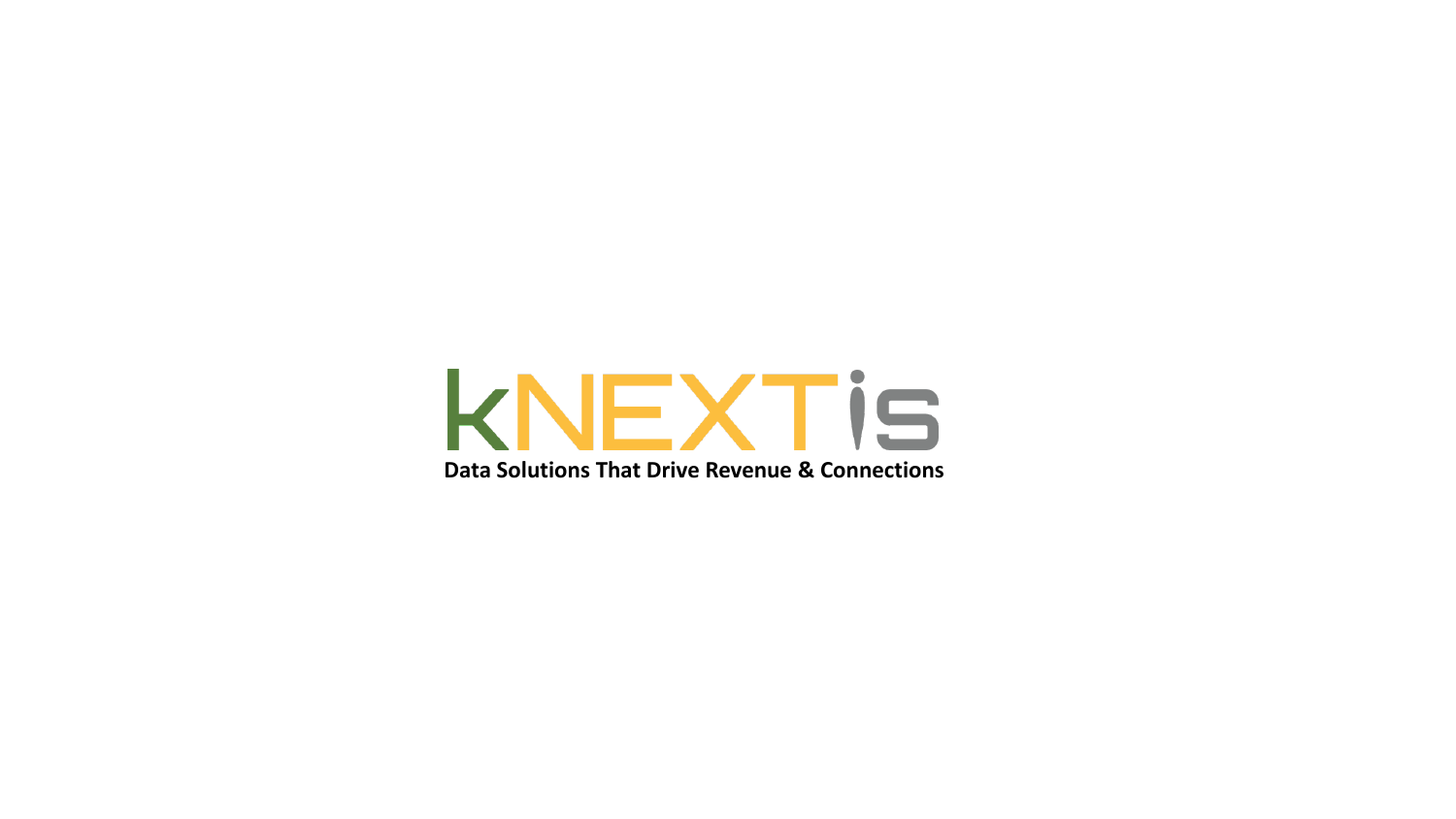





kNEXTis LLC, is a data solution company that focuses on connecting customers with companies that want to engage with individuals, groups and organizations. We use various marketing tactics to deliver results and to drive B2B and or/ B2C revenue for our clients.

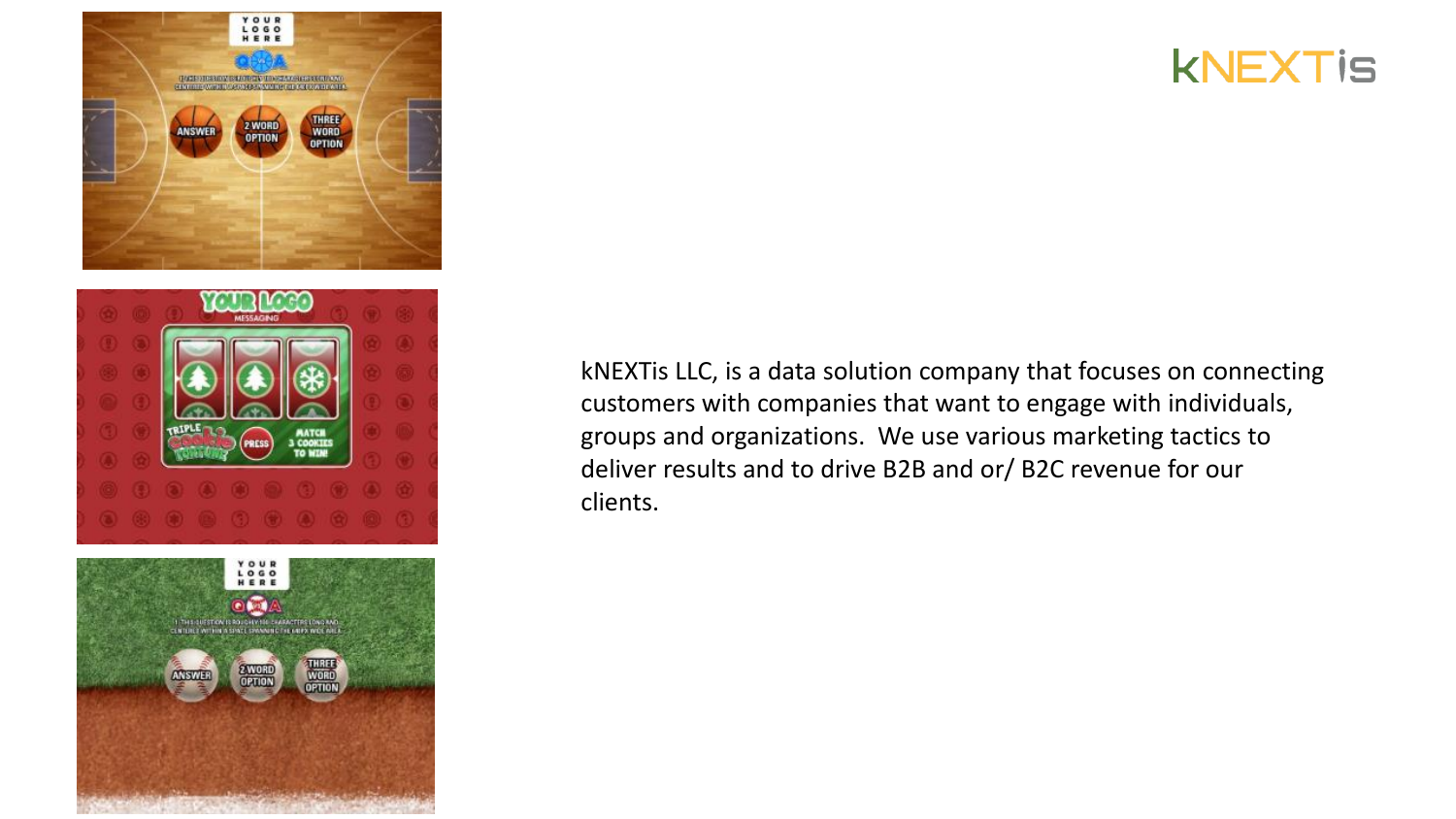## **Our interactive games use various mechanics that collect data and drives revenue.**

• Spin & Win, Slots, Scratch Off, Etc.

**In The** 

Whet Will Your Slice

Discounts . Free Pizza . Prizes

- Mobile Solutions
- Facebook Ad Unit Games
- Game Cards
- QR Barcode Links
- Text Promotions
- Trade Show Lead Capture



Delicious

Jeesh Pizza!

n The

**Vill Your Slice** 

n Nou?

**Discounts . Free Pizza . Prizes**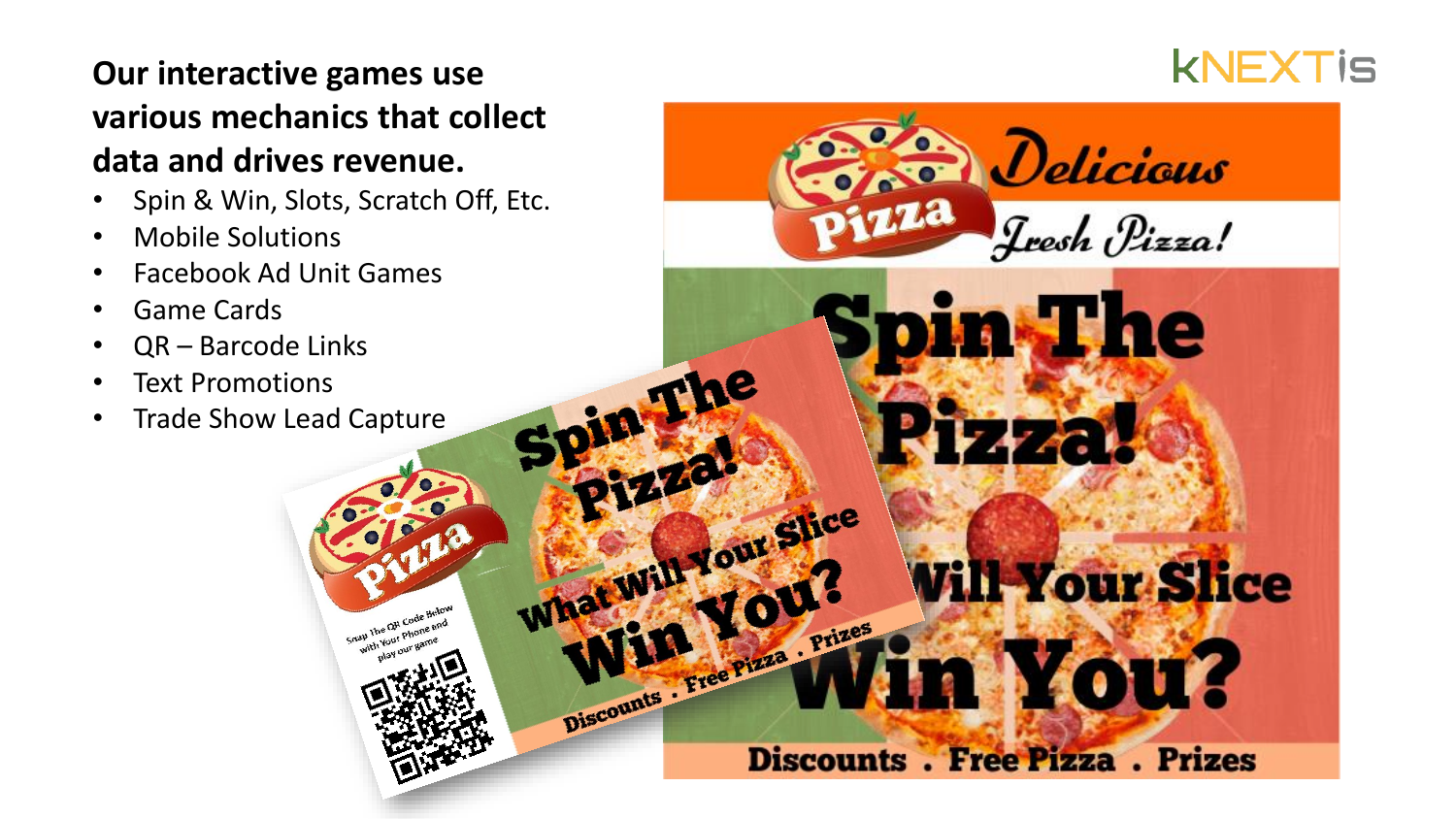



Gamecards + QR Codes can be distributed in store or on campuses, to encourage individuals to play a "Spin and Win" game.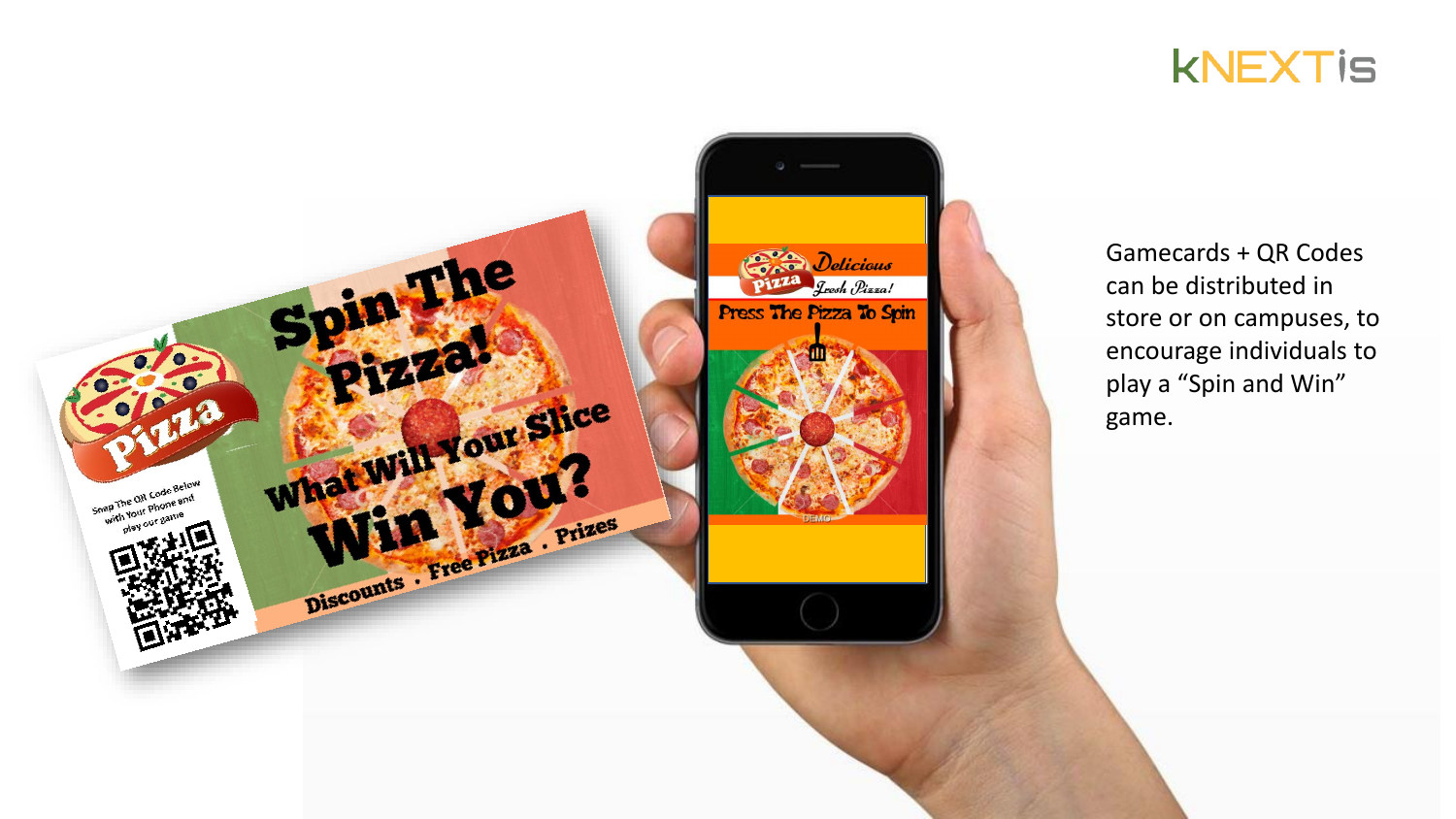





Depending on the tactics of the client, we can set the prizes to be awarded.

At the end of the Spin of the Pizza we will serve up a Game Message…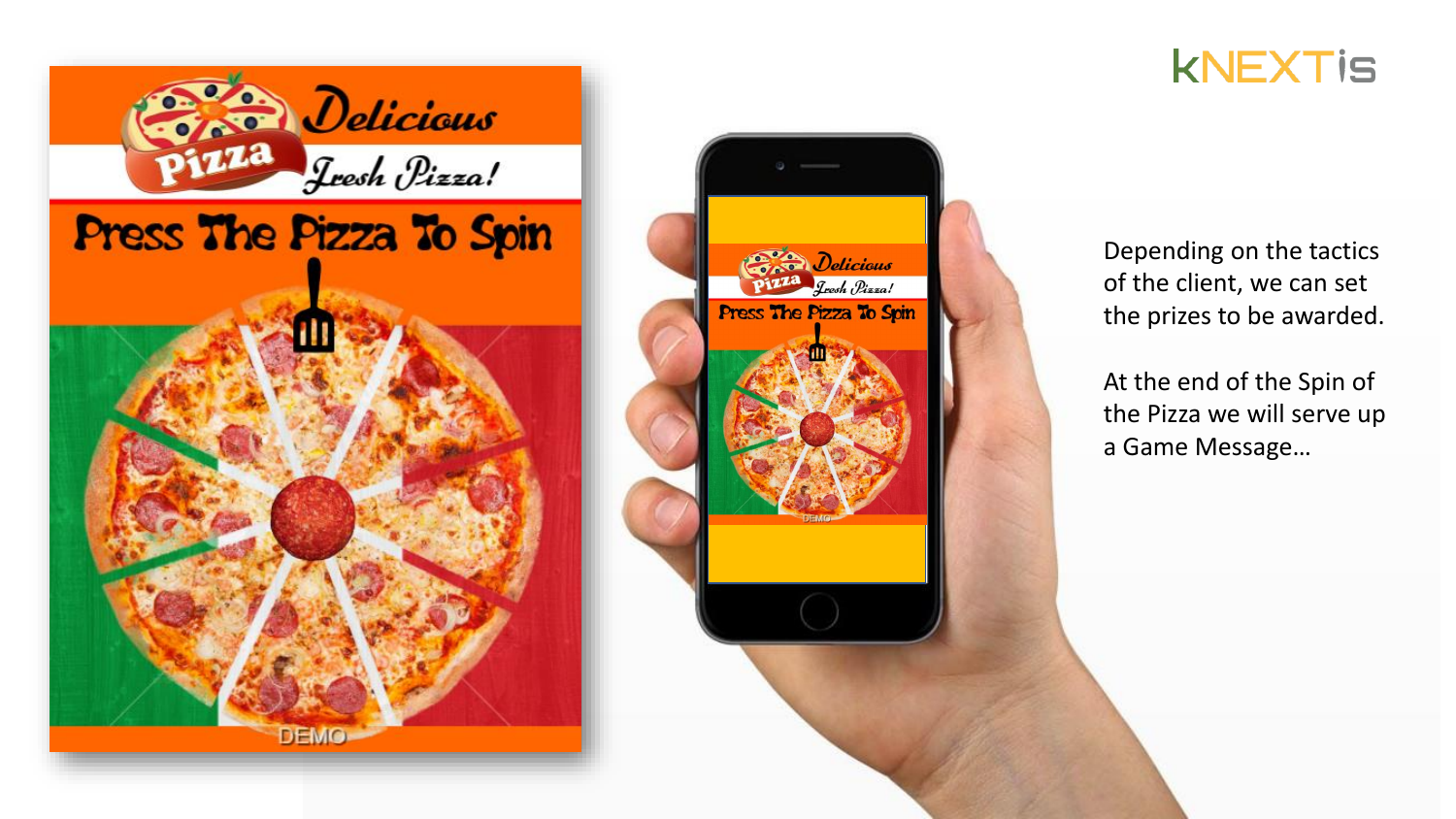





Our games can be designed to have different values of prizes and we can distribute prizes from a central Prize Pool

## **Example:**

- Level One: Pizza For A Year (Grand Prize)
- Level Two: FREE Pizza
- Level Three: FREE Drink
- Level Four: Discount Coupon
- "Try Again" Message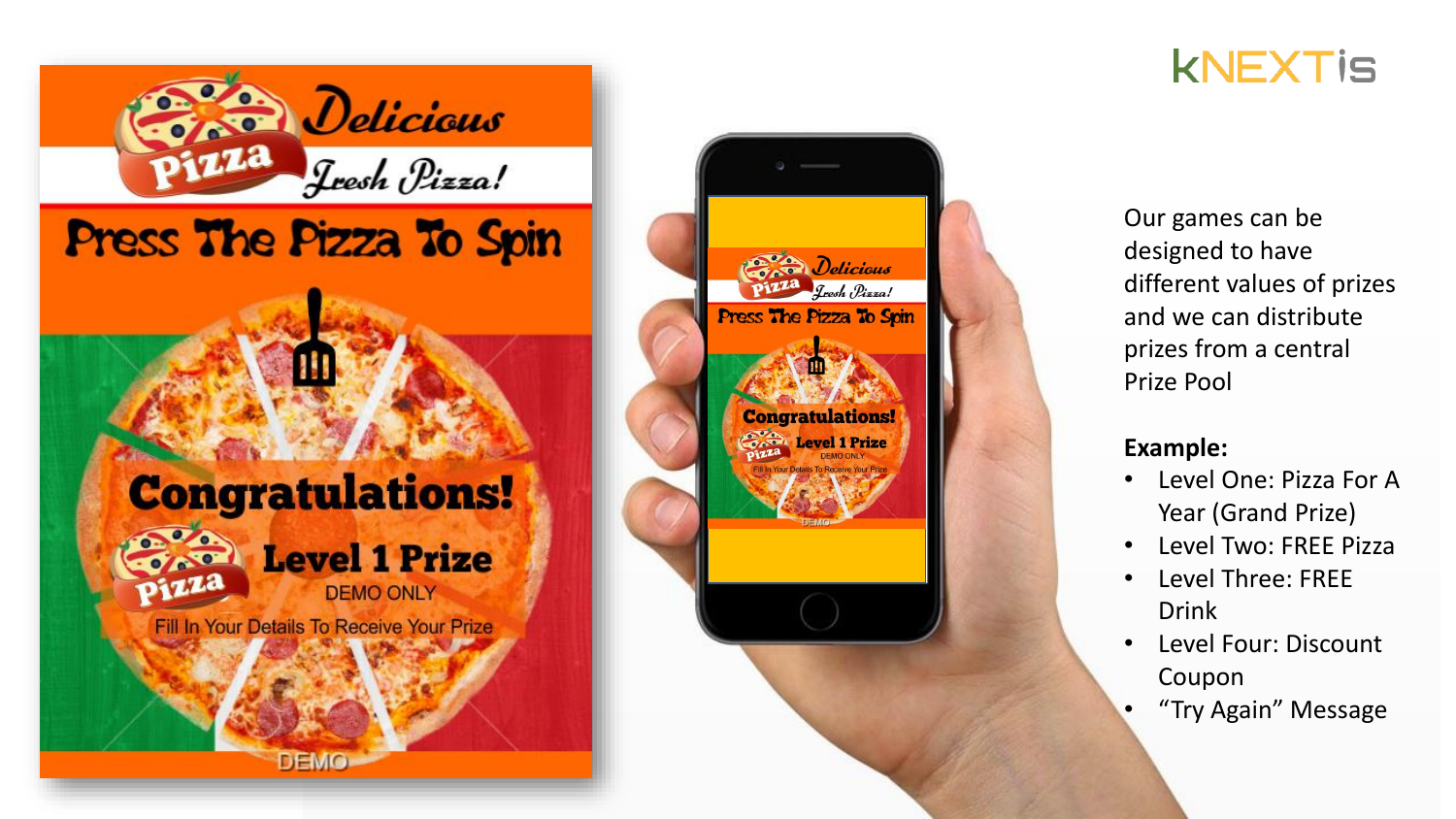

|                    | <b>Claim Your Prize</b> |
|--------------------|-------------------------|
| <b>Enter Name</b>  |                         |
| <b>Enter Email</b> |                         |
|                    | Form Incomplete         |
|                    |                         |
|                    |                         |



We collect the data from individuals so that our clients can follow-up and enter the contestant into their follow-up campaigns.

Suggested Fields

- Name
- Email
- Mobile Phone Number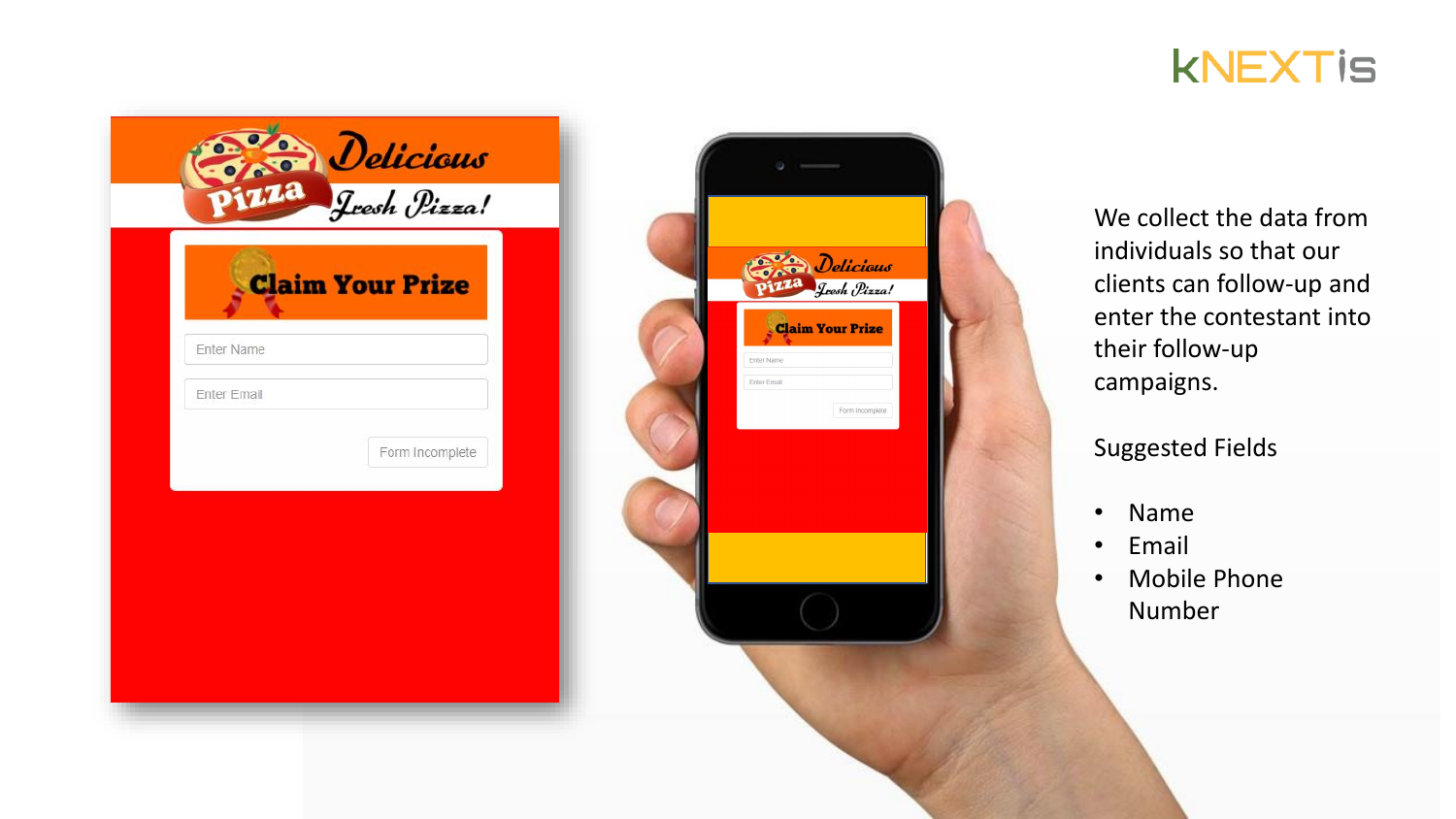



## **Congratulations!**

Present This To Participating Locations To Claim Your Prize



Terms and Rules Apply- Limited Time Only -

**DEMO PURPOSES ONLY** 



Our comprehensive game platform allows us to deliver sales messages, coupons, QR Codes etc., to individual email addresses, and we can encourage people to sign up for future promotions